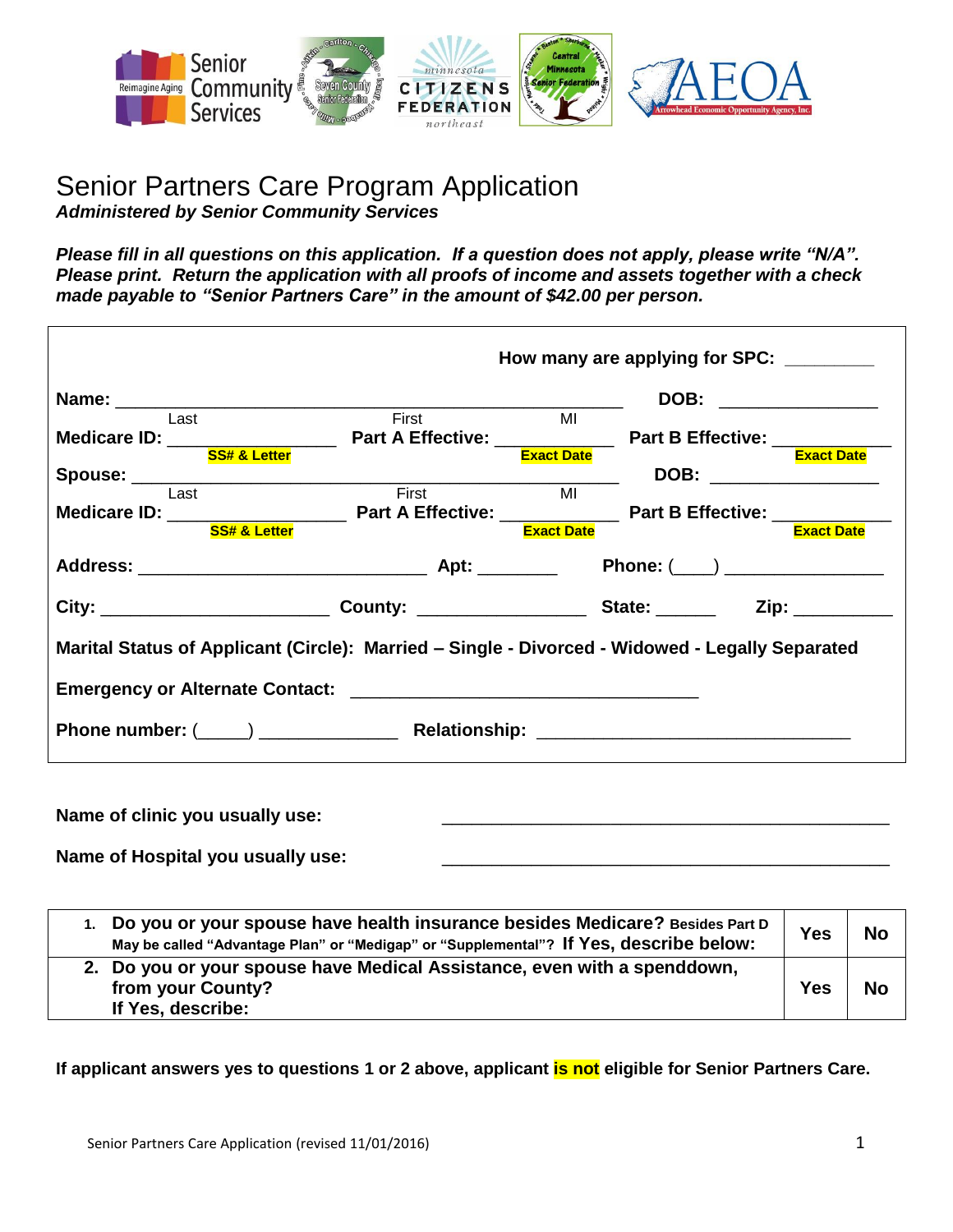## **FINANCIAL INFORMATION**

**You** *must* **provide copies of proof of income and assets from the past 30 days. That includes Social Security Verification of Income Letters, Letters from the County for assistance, Pension stubs/statement, bank statements, etc. Proof of assets include: a complete copy (All pages) of your checking and savings account statements showing all deposits, CDs, stocks, bonds, copy of cash value of life insurance, etc.**

#### **Senior Partners Care Guidelines**  *MAXIMUM GROSS* **Household Income**:

**MAXIMUM Household Assets**

- Single individual:  $$2,010$  ( $$24,120$ /year)
- Married couple: \$2,707 (\$32,480/year)

(*EXCLUDES your home; one car; personal property*)

 $\bullet$  \$49,200.00 in total value

Based on 200% of Federal Poverty Guidelines Based on 200% FPG for family of four. These amounts change annually.

| Your Current GROSS MONTHLY INCOME for all                                            |                            | <b>Your Current Assets in Value for all</b> |                                                                                                     |                |                |
|--------------------------------------------------------------------------------------|----------------------------|---------------------------------------------|-----------------------------------------------------------------------------------------------------|----------------|----------------|
|                                                                                      | individuals (ATTACH PROOF) |                                             | individuals (ATTACH PROOF)                                                                          |                |                |
|                                                                                      | <b>Self</b>                | <b>Spouse</b>                               |                                                                                                     | <b>Self</b>    | <b>Spouse</b>  |
| <b>Social Security</b><br>Attach 2017 SS Award Letter,<br>(see example)              | \$                         | \$                                          | Cash; Saving; and/ or<br><b>Money Market</b><br>Attach Bank Statement *                             | \$             | \$             |
| Pension(s)<br><b>Attach Stub, Letter or</b><br><b>Statement</b>                      | $\mathfrak{L}$             | $\mathfrak{P}$                              | <b>Checking Accounts;</b><br><b>Debit Cards</b><br>Attach Bank Statement *                          | $\mathfrak{S}$ | \$             |
| Interest/Dividends<br><b>Attach a Company Statement</b>                              | \$                         | \$                                          | Stocks; Bonds; CDs,<br>Annuities, Trusts,<br>401K, etc.<br><b>Attach Statements</b>                 | $\mathfrak{S}$ | \$             |
| <b>Employment Income</b><br>Attach 3 months of Pay<br><b>Stubs</b>                   | \$                         | \$                                          | <b>Non-Homestead</b><br><b>property</b> - Land you<br>do not live on<br><b>Attach Tax Statement</b> | $\mathfrak{L}$ | \$             |
| Self-Employment - NET<br>Copy of IRS 1040 Schedule C                                 | $\mathfrak{L}$             | \$                                          | <b>ADDITIONAL Licensed</b><br>vehicles: Provide Make,<br><b>Model and Year</b>                      | \$             | $\mathfrak{L}$ |
| Rental Income - NET<br>Copy of IRS 1040 Schedule E                                   | \$                         | \$                                          | Boats, RVs, 4-<br>wheeler, etc.<br>Provide model, year and<br>mileage/hours for each                | \$             | \$             |
| Spousal Maintenance<br>(Alimony):<br>Copy of Checks, Bank<br><b>Statement, Order</b> | \$                         | \$                                          | <b>Rental Units</b><br><b>Taxable Market Value</b><br><b>Statement</b>                              | \$             | \$             |
| Other Income:                                                                        | \$                         | \$                                          | <b>Life/Burial Insurance</b><br><b>Attach Face Page with</b><br><b>Cash Value or Letter</b>         | \$             | \$             |
|                                                                                      |                            |                                             | Other:                                                                                              | $\mathfrak{L}$ | $\mathfrak{L}$ |
| <b>Total Monthly Income</b>                                                          | \$                         | \$                                          | <b>Total Assets</b>                                                                                 | \$             | \$             |
| <b>GRAND TOTAL</b>                                                                   | \$                         |                                             | <b>GRAND TOTAL</b>                                                                                  | \$             |                |

 **Show one month's deposits, explain any deposits that are not Social Security, pension or wages.**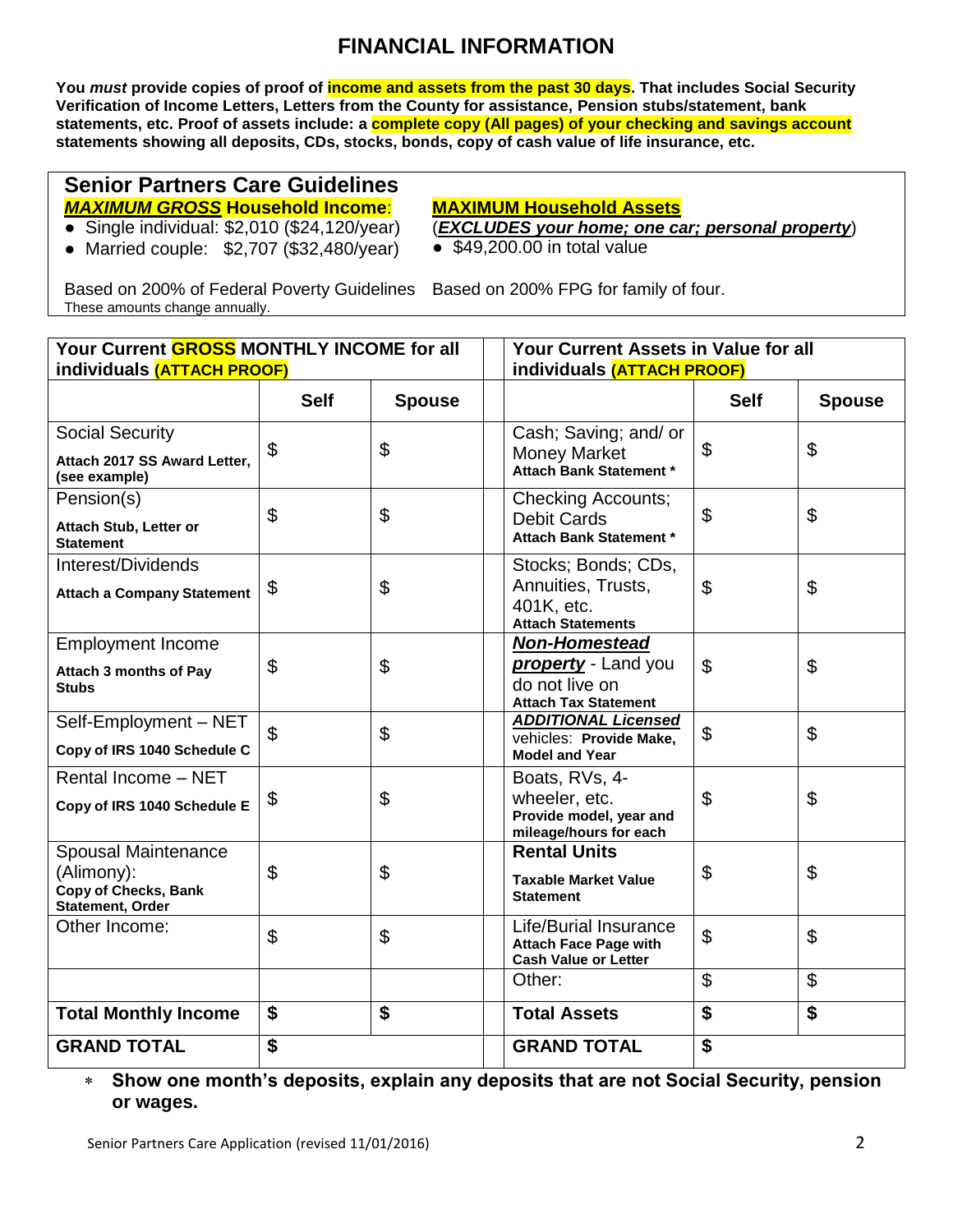## **STATEMENT OF UNDERSTANDING**

(Please read and sign. Your signature is required.)

Senior Partners Care is a community service program. **It is not insurance**.

*You* understand that enrollment in Senior Partners Care may be denied if:

- *You* do not meet the income and/or asset guidelines for the program; or
- Information furnished on (or attached to) this application is found to be inaccurate; or
- *You* currently receive Medical Assistance or Qualified Medicare Beneficiary (QMB) program benefits through the county where you reside and/or the Minnesota Department of Human Services.

Under the Senior Partners Care Program, the decision to waive a deductible or co-payment is made by the Health Care Provider based on an individualized determination of the enrollee's financial need. The program does not provide a waiver for *all* healthcare expenses (i.e. nursing home, ambulance) or any services not covered by Medicare. *You* have reviewed the "*Instructions for Senior Partners Care application"* (both sides).

To be eligible for the benefits of this program, all health care services must be provided by a Senior Partners Care participating health care provider:

- *You* have been informed that you are not required by law to provide the personal, medical and financial information requested. However, failure to provide such information will result in not qualifying for participation in this program.
- *You* understand that this information may be shared with health care providers. *You* also understand that Senior Partners Care will not share this information with any unauthorized persons*.*
- *You* grant permission to Senior Partners Care to contact your emergency contact, if necessary.
- *You* certify that the information you have provided (including financial information) is complete and accurate to the best of your knowledge.
- *You* will contact the Senior Partners Care if your insurance or Medical Assistance status changes.

If married, both partners must sign, even if only one partner is applying.

| Applicant |                     | Date |  |
|-----------|---------------------|------|--|
|           | (Written Signature) |      |  |
| Spouse    |                     | Date |  |
|           | (Written Signature) |      |  |

Senior Partners Care is **not** insurance so there are no monthly premiums. **The yearly application processing fee is \$42.00 per person.** *This fee must accompany the application.* If you do not qualify for the program, the application fee will be refunded. **Submit a check/money order for \$42 per person payable to Senior Partners Care with your application and verifications to:** 

> **Senior Community Services - SPC 10201 Wayzata Blvd, Suite 335 Minnetonka, MN 55305**

**Call 952/767-0665 with questions. Fax: 952/541-0841**